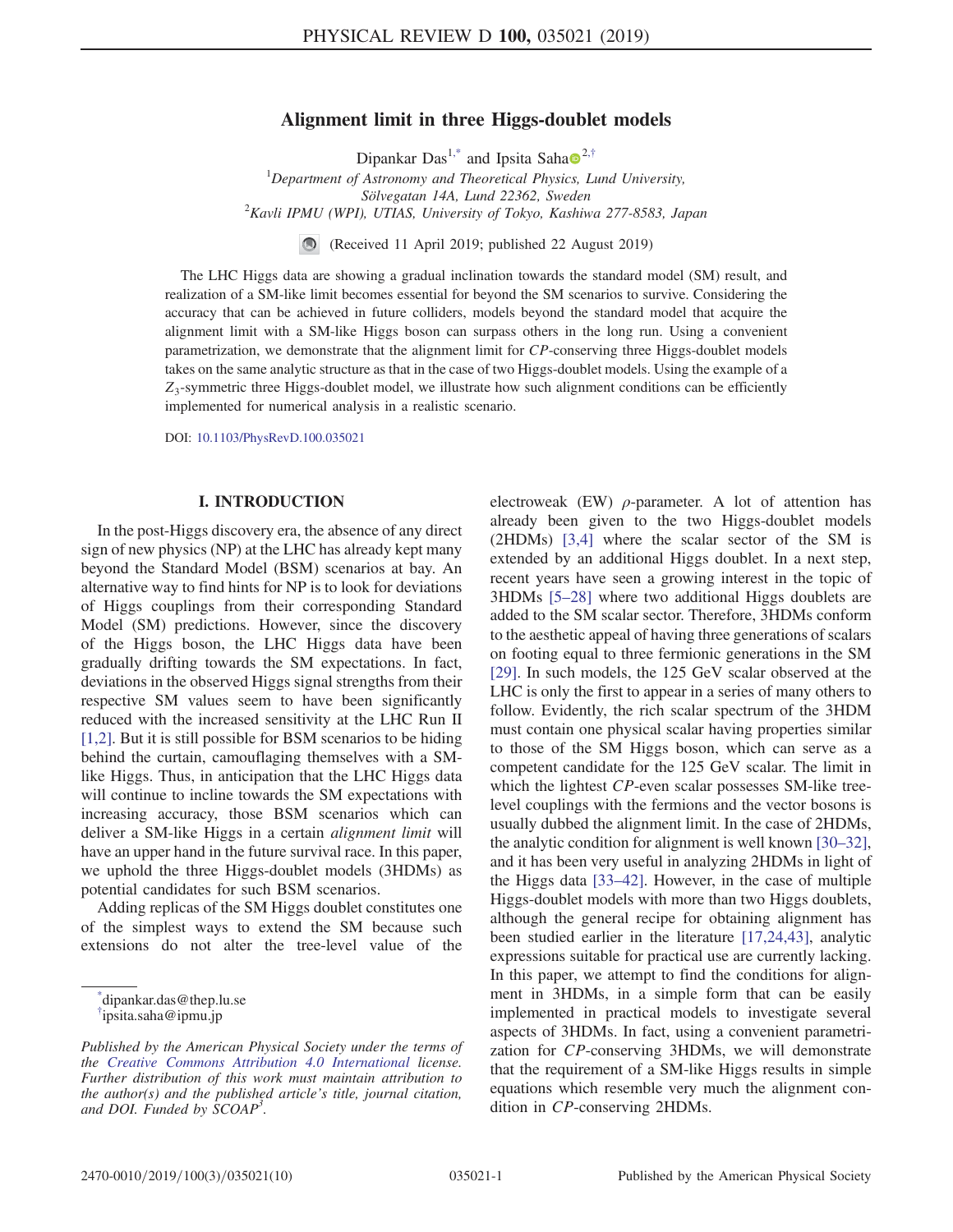Our paper will be organized as follows. In Sec. II, we will briefly revisit the general prescription for obtaining a SM-like Higgs in multiple Higgs-doublet models. Then, we will use this to recover the alignment limit in 2HDMs and extend the idea to the case of 3HDMs. In Sec. III, we will illustrate how our results of Sec. II can substantially simplify the analysis of a CP-conserving 3HDM. Finally, our findings will be summarized in Sec. IV.

## II. ALIGNMENT LIMIT

As mentioned earlier, the alignment limit is defined as the set of conditions under which the lightest CP-even scalar mimics the SM Higgs by possessing SM-like gauge and Yukawa couplings at the tree level. To illustrate how such a limit can be reached in a multiple Higgs-doublet scenario, let us consider a general  $n$  Higgs-doublet model  $(nHDM)$  where the kth doublet is expanded in terms of its component fields as follows:

$$
\phi_k = \begin{pmatrix} w_k^+ \\ (h_k + iz_k) / \sqrt{2} \end{pmatrix}, \qquad (k = 1, 2, ..., n). \quad (1)
$$

Under the assumption that all the parameters in the  $nHDM$ scalar potential are real, there will be no mass mixing between the  $h_k$  and the  $z_k$  fields. Denoting by  $\langle \phi_k \rangle =$  $v_k/\sqrt{2}$  the vacuum expectation value (VEV) for  $\phi_k$  after spontaneous symmetry breaking, the total EW VEV,  $v$ , can be identified as

$$
v^2 = \sum_{k=1}^n v_k^2 = (246 \text{ GeV})^2. \tag{2}
$$

To gain some intuitive insight into the alignment limit of an nHDM, it is instructive to take a closer look at the scalar kinetic Lagrangian which contains the following trilinear couplings,

$$
\mathcal{L}_{\text{kin}}^{S} = \sum_{k=1}^{n} |D_{\mu} \phi_{k}|^{2} \ni \frac{g^{2}}{2} W_{\mu}^{+} W^{\mu-} \left( \sum_{k=1}^{n} v_{k} h_{k} \right)
$$

$$
\equiv \frac{g^{2} v}{2} W_{\mu}^{+} W^{\mu-} \left( \frac{1}{v} \sum_{k=1}^{n} v_{k} h_{k} \right), \tag{3}
$$

where g stands for the  $SU(2)_L$  gauge coupling. Clearly, the combination,

$$
H_0 = \frac{1}{v} \sum_{k=1}^{n} v_k h_k,
$$
 (4)

will resemble to the SM Higgs boson in its tree-level gauge couplings. It is also not very difficult to show that  $H_0$  will have SM-like Yukawa couplings, too [17]. However, this state  $H_0$ , in general, is not guaranteed to be a physical eigenstate. Therefore, the alignment limit will emerge as the limit when  $H_0$  aligns itself completely with the lightest  $CP$ -even physical scalar  $(h)$  in the spectrum.

#### A. Alignment in 2HDM

To begin with, let us apply the result of the previous section to retrieve the alignment limit in the 2HDM case. Following the definition in Eq. (4), the state  $H_0$  and its orthogonal combination, R, can be obtained by the following orthogonal rotation,

$$
\binom{H_0}{R} = \mathcal{O}_\beta \binom{h_1}{h_2} = \binom{\cos \beta}{-\sin \beta} \frac{\sin \beta}{\cos \beta} \binom{h_1}{h_2}, \quad (5)
$$

where  $\tan \beta = v_2/v_1$ . On the other hand, the physical mass eigenstates,  $h$  and  $H$ , are extracted using another orthogonal rotation characterized by the angle,  $\alpha$ , as follows:

$$
\binom{h}{H} = \mathcal{O}_{\alpha} \binom{h_1}{h_2} = \binom{\cos \alpha}{-\sin \alpha} \frac{\sin \alpha}{\cos \alpha} \binom{h_1}{h_2}.
$$
 (6)

Inverting Eq. (5) and then plugging it on the right-hand side of Eq. (6), we can write

$$
\begin{aligned}\n\binom{h}{H} &= \mathcal{O}_{\alpha} \mathcal{O}_{\beta}^{T} \binom{H_{0}}{R} \\
&= \begin{pmatrix} \cos(\alpha - \beta) & \sin(\alpha - \beta) \\ -\sin(\alpha - \beta) & \cos(\alpha - \beta) \end{pmatrix} \binom{H_{0}}{R}.\n\end{pmatrix}.\n\end{aligned}
$$

Thus, h will completely overlap with  $H_0$  if

$$
\cos(\alpha - \beta) = 1 \Rightarrow \alpha = \beta,\tag{8}
$$

which defines the alignment limit in 2HDMs.<sup>1</sup>

#### B. Alignment in 3HDM

In the case of 3HDMs, let us first parametrize the VEVs as follows:

$$
v_1 = v \cos \beta_1 \cos \beta_2, \qquad v_2 = v \sin \beta_1 \cos \beta_2,
$$
  

$$
v_3 = v \sin \beta_2.
$$
 (9)

Thus, the analogue of Eq. (5) for the 3HDM will read

<sup>&</sup>lt;sup>1</sup>In a more conventional setup, the definition of  $\alpha$  differs from our definition by  $\pi/2$  so that the alignment condition reads  $\cos(\alpha - \beta) = 0.$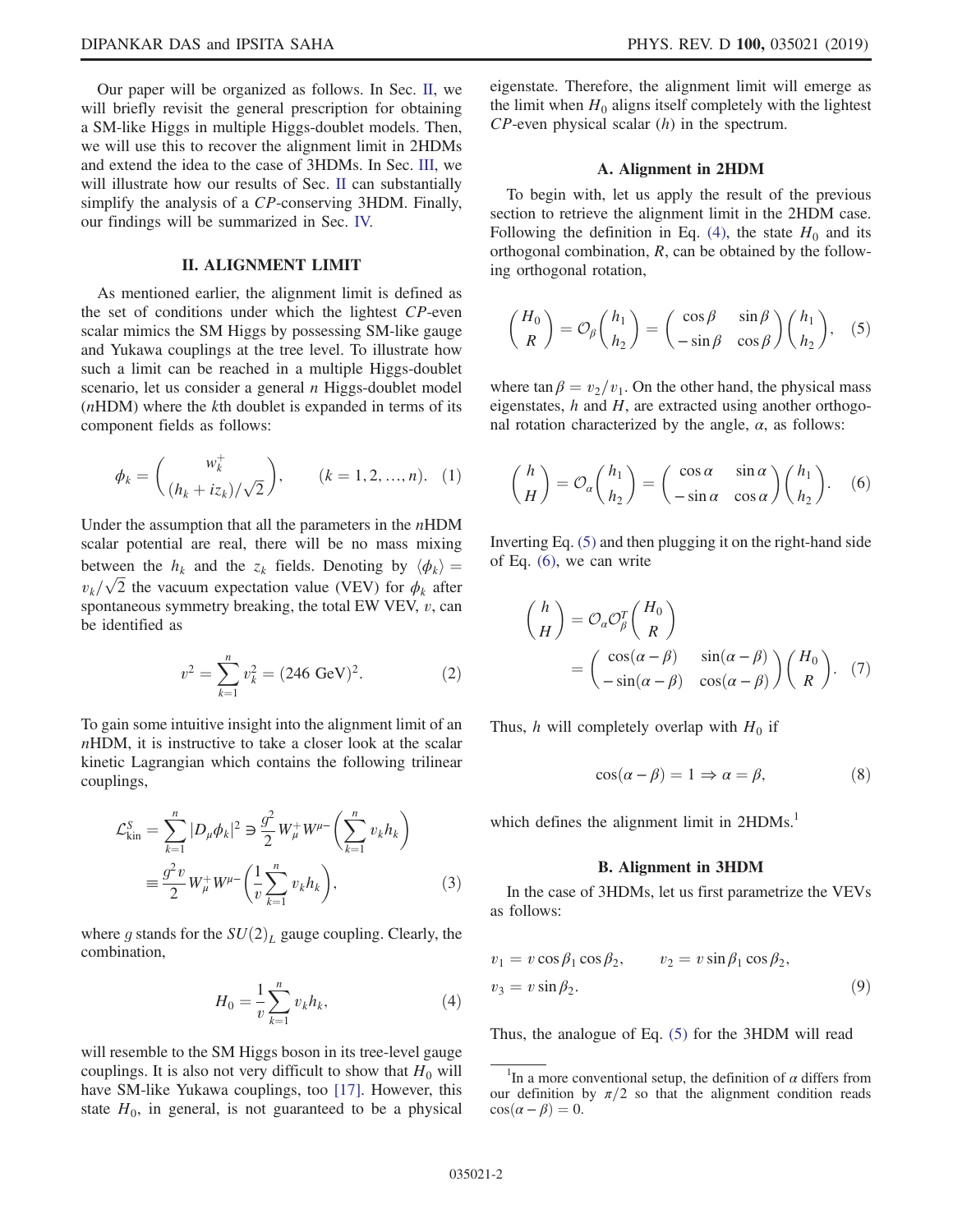$$
\begin{pmatrix}\nH_0 \\
R_1 \\
R_2\n\end{pmatrix} = \mathcal{O}_{\beta}\begin{pmatrix}\nh_1 \\
h_2 \\
h_3\n\end{pmatrix}
$$
\n
$$
= \begin{pmatrix}\n\cos \beta_2 \cos \beta_1 & \cos \beta_2 \sin \beta_1 & \sin \beta_2 \\
-\sin \beta_1 & \cos \beta_1 & 0 \\
-\cos \beta_1 \sin \beta_2 & -\sin \beta_1 \sin \beta_2 & \cos \beta_2\n\end{pmatrix}
$$
\n
$$
\times \begin{pmatrix}\nh_1 \\
h_2 \\
h_3\n\end{pmatrix}.
$$
\n(10)

Note that the first row of  $\mathcal{O}_{\beta}$  in the above equation is motivated from Eq. (4) but the choices for the second and the third rows are not unique. Our analysis does not depend on these choices. Next, in analogy with Eq. (6),  $\mathcal{O}_{\alpha}$  will now be a  $3 \times 3$  orthogonal matrix, which takes us to the physical basis,  $(hH_1H_2)^T$ . Therefore, we can decompose  $\mathcal{O}_{\alpha}$  as follows,

$$
\mathcal{O}_{\alpha} = \mathcal{R}_3 \cdot \mathcal{R}_2 \cdot \mathcal{R}_1, \tag{11a}
$$

where

$$
\mathcal{R}_1 = \begin{pmatrix}\n\cos \alpha_1 & \sin \alpha_1 & 0 \\
-\sin \alpha_1 & \cos \alpha_1 & 0 \\
0 & 0 & 1\n\end{pmatrix},
$$
  
\n
$$
\mathcal{R}_2 = \begin{pmatrix}\n\cos \alpha_2 & 0 & \sin \alpha_2 \\
0 & 1 & 0 \\
-\sin \alpha_2 & 0 & \cos \alpha_2\n\end{pmatrix},
$$
  
\n
$$
\mathcal{R}_3 = \begin{pmatrix}\n1 & 0 & 0 \\
0 & \cos \alpha_3 & \sin \alpha_3 \\
0 & -\sin \alpha_3 & \cos \alpha_3\n\end{pmatrix}.
$$
 (11b)

Now, similar to Eq. (7), we can write

$$
\begin{pmatrix} h \\ H_1 \\ H_2 \end{pmatrix} = \mathcal{O}_\alpha \cdot \mathcal{O}_\beta^T \begin{pmatrix} H^0 \\ R_1 \\ R_2 \end{pmatrix}
$$
 (12)

in the case of 3HDMs. For the convenience of notation in our analysis of 3HDMs, we introduce the matrix

$$
\mathcal{O} \equiv \mathcal{O}_{\alpha} \cdot \mathcal{O}_{\beta}^{T},\tag{13}
$$

where  $\mathcal{O}_{\beta}$  and  $\mathcal{O}_{\alpha}$  have been defined in Eqs. (10) and (11), respectively. Thus, for h to overlap completely with  $H_0$ , we must require<sup>2</sup>

$$
\mathcal{O}_{11} = 1,\tag{14}
$$

which can be expressed as

$$
\cos \alpha_2 \cos \beta_2 \cos(\alpha_1 - \beta_1) + \sin \alpha_2 \sin \beta_2 = 1. \quad (15)
$$

After some simple trigonometric manipulations, the above condition can be recast in the following form,

$$
\left[\sin\left(\frac{\alpha_1 - \beta_1}{2}\right)\cos\left(\frac{\alpha_2 + \beta_2}{2}\right)\right]^2 + \left[\cos\left(\frac{\alpha_1 - \beta_1}{2}\right)\sin\left(\frac{\alpha_2 - \beta_2}{2}\right)\right]^2 = 0, \quad (16)
$$

which implies

$$
\sin\left(\frac{\alpha_1 - \beta_1}{2}\right)\cos\left(\frac{\alpha_2 + \beta_2}{2}\right) = 0,\tag{17a}
$$

and, 
$$
\cos\left(\frac{\alpha_1 - \beta_1}{2}\right) \sin\left(\frac{\alpha_2 - \beta_2}{2}\right) = 0.
$$
 (17b)

These conditions together define the alignment limit for a CP-conserving 3HDM. One can easily check that the conditions of Eq. (17) admit the following two possibilities:

$$
\alpha_1 = \beta_1; \qquad \alpha_2 = \beta_2, \tag{18}
$$

or, 
$$
\alpha_1 = \pi + \beta_1;
$$
  $\alpha_2 = \pi - \beta_2.$  (19)

But, using Eq. (13), it can be verified that choosing condition (19) instead of condition (18) only amounts to redefinitions of the physical fields  $H_1$  and  $H_2$  as

$$
H_1 \to -H_1, \quad \text{and} \quad H_2 \to -H_2, \tag{20}
$$

which are physically equivalent. Therefore, we choose condition (18) as the definition of the alignment limit in 3HDMs, which, when compared with Eq. (7), looks very similar to the 2HDM case.

In passing, we note that Eq.  $(15)$  can be trivially satisfied in the limit  $\sin \alpha_2 \approx \sin \beta_2 \approx 1$ , which, in view of Eq. (9), corresponds to the situation where  $\phi_3$  acquires the entire EW VEV and consequently  $\phi_1$  and  $\phi_2$  are rendered (almost) inert. However, barring such extreme VEV hierarchies, Eq. (18) must be obeyed so that a SM-like Higgs may emerge from the 3HDM scalar spectrum.

# III. EXAMPLE: 3HDM WITH  $Z_3$  SYMMETRY

At this point, it is reasonable to ask how close we need to be to the alignment limit in view of the current Higgs data. To analyze this, we proceed by defining the Higgs coupling modifiers as

$$
\kappa_x = \frac{g_{hxx}}{(g_{hxx})^{\text{SM}}},\tag{21}
$$

<sup>&</sup>lt;sup>2</sup>Note that Eq. (14) will automatically ensure  $\mathcal{O}_{12} = \mathcal{O}_{21} =$  $\mathcal{O}_{13} = \mathcal{O}_{31} = 0$  due to the orthogonality of  $\mathcal{O}$ .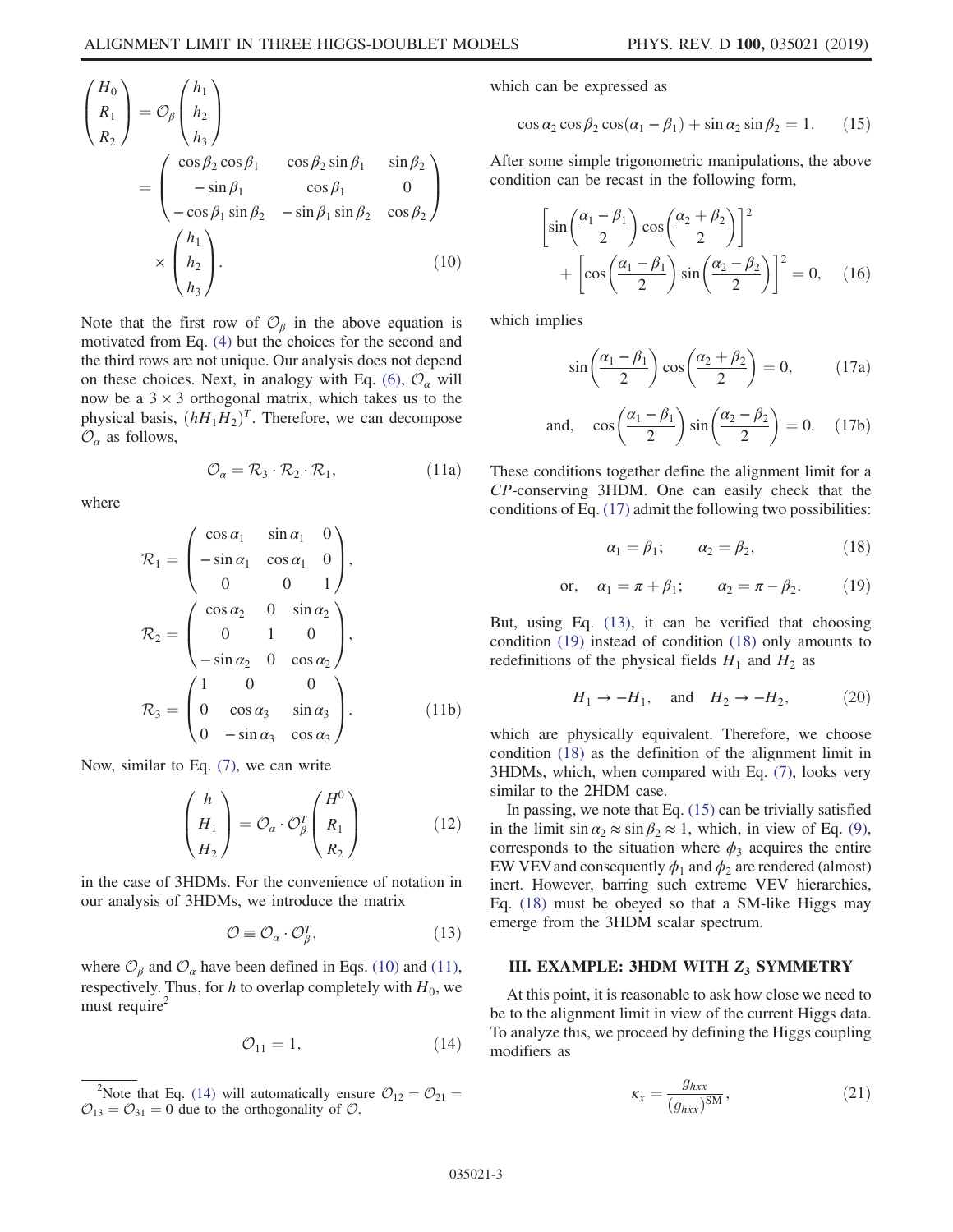

FIG. 1. Allowed region in the  $sin(\alpha_1 - \beta_1) - sin(\alpha_2 - \beta_2)$  plane from the current (left panel) [2] and the future (right panel) [44] measurements of  $\kappa_x$ . The darker and lighter shades represent  $1\sigma$  and  $2\sigma$  allowed regions, respectively. While extracting the bound using the projected accuracies at the high luminosity large hadron collider and the international linear collider, the central values for all the  $\kappa_{x}$ are assumed to be unity, i.e., consistent with the SM.

where x stands for the massive fermions and vector bosons. Keeping in mind that among  $H_0$ ,  $R_1$ , and  $R_2$  in Eq. (12) only  $H_0$  possesses trilinear coupling of the form  $H_0VV$  $(V = W, Z)$ , we conclude

$$
\kappa_V \equiv \mathcal{O}_{11} = \cos \alpha_2 \cos \beta_2 \cos(\alpha_1 - \beta_1) + \sin \alpha_2 \sin \beta_2.
$$
\n(22)

To obtain the fermionic coupling modifiers, we need to know how the Higgs doublets couple to the fermions. For this, we consider the example of a  $Z_3$  symmetric 3HDM, in which the scalar doublets  $\phi_1$  and  $\phi_2$  transform nontrivially as follows,

$$
\phi_1 \to \omega \phi_1, \qquad \phi_2 \to \omega^2 \phi_2, \tag{23}
$$

where  $\omega = e^{2\pi i/3}$ . Furthermore, some of the right-handed fermionic fields transform under  $Z_3$  as follows,

$$
d_R \to \omega d_R, \qquad \ell_R \to \omega^2 \ell_R, \tag{24}
$$

where  $d_R$  and  $\ell_R$  denote the right-handed down type quarks and charged leptons, respectively. The rest of the fields in the theory are assumed to remain unaffected under  $Z_3$ . With these charge assignments,  $\phi_3$  and  $\phi_2$  will be responsible for masses of the up and down type quarks, respectively, whereas  $\phi_1$  will give masses to the charged leptons. Consequently, the fermionic coupling modifiers will be given by

$$
\kappa_u = \frac{\sin \alpha_2}{\sin \beta_2},\tag{25a}
$$

$$
\kappa_d = \frac{\sin \alpha_1 \cos \alpha_2}{\sin \beta_1 \cos \beta_2},\tag{25b}
$$

$$
\kappa_{e} = \frac{\cos \alpha_{1} \cos \alpha_{2}}{\cos \beta_{1} \cos \beta_{2}},
$$
 (25c)

all of which, as expected, approach unity in the alignment limit defined by Eq. (18).

To provide a quantitative estimate of how close we need to be to the alignment limit, we perform a random scan over the following parameters:

$$
\alpha_1, \alpha_2 \in \left[ -\frac{\pi}{2}, \frac{\pi}{2} \right]; \qquad \beta_1, \beta_2 \in \left[ 0, \frac{\pi}{2} \right]. \tag{26}
$$

The set of points that successfully negotiate the experimental constraints on  $\kappa_x$  have been plotted in the sin $(\alpha_1 \beta_1$ ) – sin $(\alpha_2 - \beta_2)$  plane as shown in Fig. 1. From Fig. 1, it is evident that as the Higgs data converge towards the SM expectations with increasing accuracy we are pushed closer to the alignment limit.

To illustrate further the usefulness of the alignment conditions given in Eq. (18), let us start by writing the scalar potential for the  $Z_3$ -symmetric 3HDM [24]:

$$
V = m_{11}^2(\phi_1^{\dagger}\phi_1) + m_{22}^2(\phi_2^{\dagger}\phi_2) + m_{33}^2(\phi_3^{\dagger}\phi_3) + \lambda_1(\phi_1^{\dagger}\phi_1)^2 + \lambda_2(\phi_2^{\dagger}\phi_2)^2 + \lambda_3(\phi_3^{\dagger}\phi_3)^2 + \lambda_4(\phi_1^{\dagger}\phi_1)(\phi_2^{\dagger}\phi_2) + \lambda_5(\phi_1^{\dagger}\phi_1)(\phi_3^{\dagger}\phi_3) + \lambda_6(\phi_2^{\dagger}\phi_2)(\phi_3^{\dagger}\phi_3) + \lambda_7(\phi_1^{\dagger}\phi_2)(\phi_2^{\dagger}\phi_1) + \lambda_8(\phi_1^{\dagger}\phi_3)(\phi_3^{\dagger}\phi_1) + \lambda_9(\phi_2^{\dagger}\phi_3)(\phi_3^{\dagger}\phi_2) + [\lambda_{10}(\phi_1^{\dagger}\phi_2)(\phi_1^{\dagger}\phi_3) + \lambda_{11}(\phi_1^{\dagger}\phi_2)(\phi_3^{\dagger}\phi_2) + \lambda_{12}(\phi_1^{\dagger}\phi_3)(\phi_2^{\dagger}\phi_3) + \text{H.c.}].
$$
\n(27)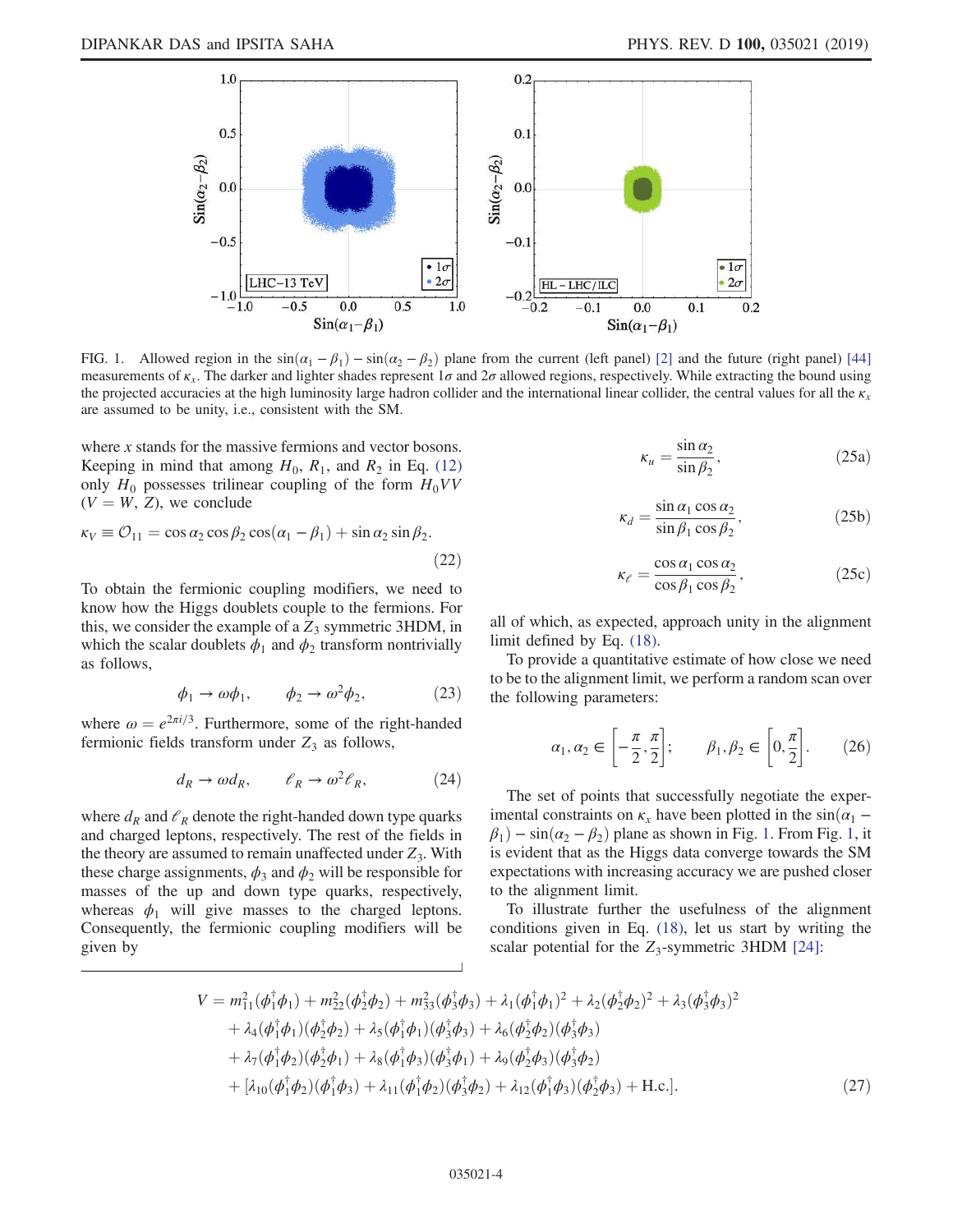We assume that all the parameters in the scalar potential are real. Now, let us ask how one can find a suitable set of values for the potential parameters, which is compatible with a 125 GeV Higgs having SM-like properties. The usual procedure involves a random scan over the parameter space and selecting those which satisfy the condition of a SM-like Higgs within the experimental uncertainties. Needless to say, such a brute force method is quite inefficient. Therefore, any alternative approach that can offer a more elegant strategy to recover a SMlike Higgs boson from the 3HDM scalar potential will be beneficial for future analyses of 3HDMs in view of the Higgs data.

To this end, we note that the scalar potential of Eq. (27) contains 15 parameters. Among them, the bilinear parameters  $m_{11}^2$ ,  $m_{22}^2$ , and  $m_{33}^2$  can be traded for the three VEVs,  $v_1$ ,  $v_2$ , and  $v_3$ , or equivalently v, tan  $\beta_1$ , and tan  $\beta_2$ . The remaining 12 quartic couplings can be exchanged for seven physical masses (three CP-even scalars, two CP-odd scalars, and two pairs of charged scalars) and five mixing angles (three in the CP-even sector, one in the CP-odd sector, and one in the charged scalar sector). To demonstrate this explicitly, let us examine the potential of Eq. (27) in some more detail.

We start by using the minimization conditions to trade the bilinear parameters in favor of the VEVs as follows:

$$
m_{11}^2 = -\lambda_1 v_1^2 - \frac{1}{2} \{ (\lambda_4 + \lambda_7) v_2^2 + (\lambda_5 + \lambda_8) v_3^2 + 2\lambda_{10} v_2 v_3 \} - \frac{v_2 v_3}{2v_1} (\lambda_{11} v_2 + \lambda_{12} v_3),
$$
\n(28a)

$$
m_{22}^2 = -\lambda_2 v_2^2 - \frac{1}{2} \{ (\lambda_4 + \lambda_7) v_1^2 + (\lambda_6 + \lambda_9) v_3^2 + 2\lambda_{11} v_1 v_3 \} - \frac{v_1 v_3}{2v_2} (\lambda_{10} v_1 + \lambda_{12} v_3),
$$
\n(28b)

$$
m_{33}^2 = -\lambda_3 v_3^2 - \frac{1}{2} \{ (\lambda_5 + \lambda_8) v_1^2 + (\lambda_6 + \lambda_9) v_2^2 + 2\lambda_{12} v_1 v_2 \} - \frac{v_1 v_2}{2v_3} (\lambda_{10} v_1 + \lambda_{11} v_2).
$$
 (28c)

Now, let us investigate the mass matrices in different sectors.

#### A. CP-odd scalar sector

The mass term for the pseudoscalar sector can be extracted from the scalar potential as

$$
V_P^{\text{mass}} = (z_1 \quad z_2 \quad z_3) \frac{\mathcal{M}_P^2}{2} \begin{pmatrix} z_1 \\ z_2 \\ z_3 \end{pmatrix}, \tag{29}
$$

where  $\mathcal{M}_P^2$  is the 3 × 3 mass matrix, which can be block diagonalized as follows<sup>3</sup>:

$$
(\mathcal{B}_P)^2 \equiv \mathcal{O}_\beta \cdot \mathcal{M}_P^2 \cdot \mathcal{O}_\beta^T = \begin{pmatrix} 0 & 0 & 0 \\ 0 & (\mathcal{B}_P^2)_{22} & (\mathcal{B}_P^2)_{23} \\ 0 & (\mathcal{B}_P^2)_{23} & (\mathcal{B}_P^2)_{33} \end{pmatrix}.
$$
\n(30a)

The elements of  $\mathcal{B}_P^2$  are given by

$$
(\mathcal{B}_P^2)_{22} = -\frac{v_3}{2v_1v_2(v_1^2 + v_2^2)} [\lambda_{10}v_1(v_1^2 + 2v_2^2)^2 + \lambda_{11}v_2(2v_1^2 + v_2^2)^2 + \lambda_{12}v_3(v_1^2 - v_2^2)^2], \quad (30b)
$$

$$
(\mathcal{B}_P^2)_{23} = \frac{v}{2(v_1^2 + v_2^2)} [-\lambda_{10} v_1 (v_1^2 + 2v_2^2) + \lambda_{11} v_2 (2v_1^2 + v_2^2) + 2\lambda_{12} v_3 (v_1^2 - v_2^2)],
$$
 (30c)

$$
(\mathcal{B}_P^2)_{33} = -\frac{v^2}{2v_3(v_1^2 + v_2^2)} [\lambda_{10}v_1^2 v_2 + \lambda_{11}v_1 v_2^2 + 4\lambda_{12}v_1 v_2 v_3].
$$
\n(30d)

The matrix  $\mathcal{B}_P^2$  can be fully diagonalized using a orthogonal transformation as follows,

$$
\mathcal{O}_{\gamma_1} \cdot (\mathcal{B}_P)^2 \cdot \mathcal{O}_{\gamma_1}^T = \begin{pmatrix} 0 & 0 & 0 \\ 0 & m_{A1}^2 & 0 \\ 0 & 0 & m_{A2}^2 \end{pmatrix}, \quad (31a)
$$

where

$$
\mathcal{O}_{\gamma_1} = \begin{pmatrix} 1 & 0 & 0 \\ 0 & \cos \gamma_1 & -\sin \gamma_1 \\ 0 & \sin \gamma_1 & \cos \gamma_1 \end{pmatrix} . \tag{31b}
$$

This last step of diagonalization will entail the following relations:

$$
m_{A1}^2 \cos^2 \gamma_1 + m_{A2}^2 \sin^2 \gamma_1 = (B_P^2)_{22}, \qquad (32a)
$$

$$
\cos \gamma_1 \sin \gamma_1 (m_{A2}^2 - m_{A1}^2) = (\mathcal{B}_P^2)_{23}, \qquad (32b)
$$

$$
m_{A1}^2 \sin^2 \gamma_1 + m_{A2}^2 \cos^2 \gamma_1 = (\mathcal{B}_P^2)_{33}.
$$
 (32c)

Using Eq. (30), we can now invert Eq. (32) to solve for  $\lambda_{10}$ ,  $\lambda_{11}$ , and  $\lambda_{12}$  as follows,

<sup>&</sup>lt;sup>3</sup>Such a block diagonalization in the pseudoscalar and the charged scalar sectors is a general property of CP-conserving 3HDMs.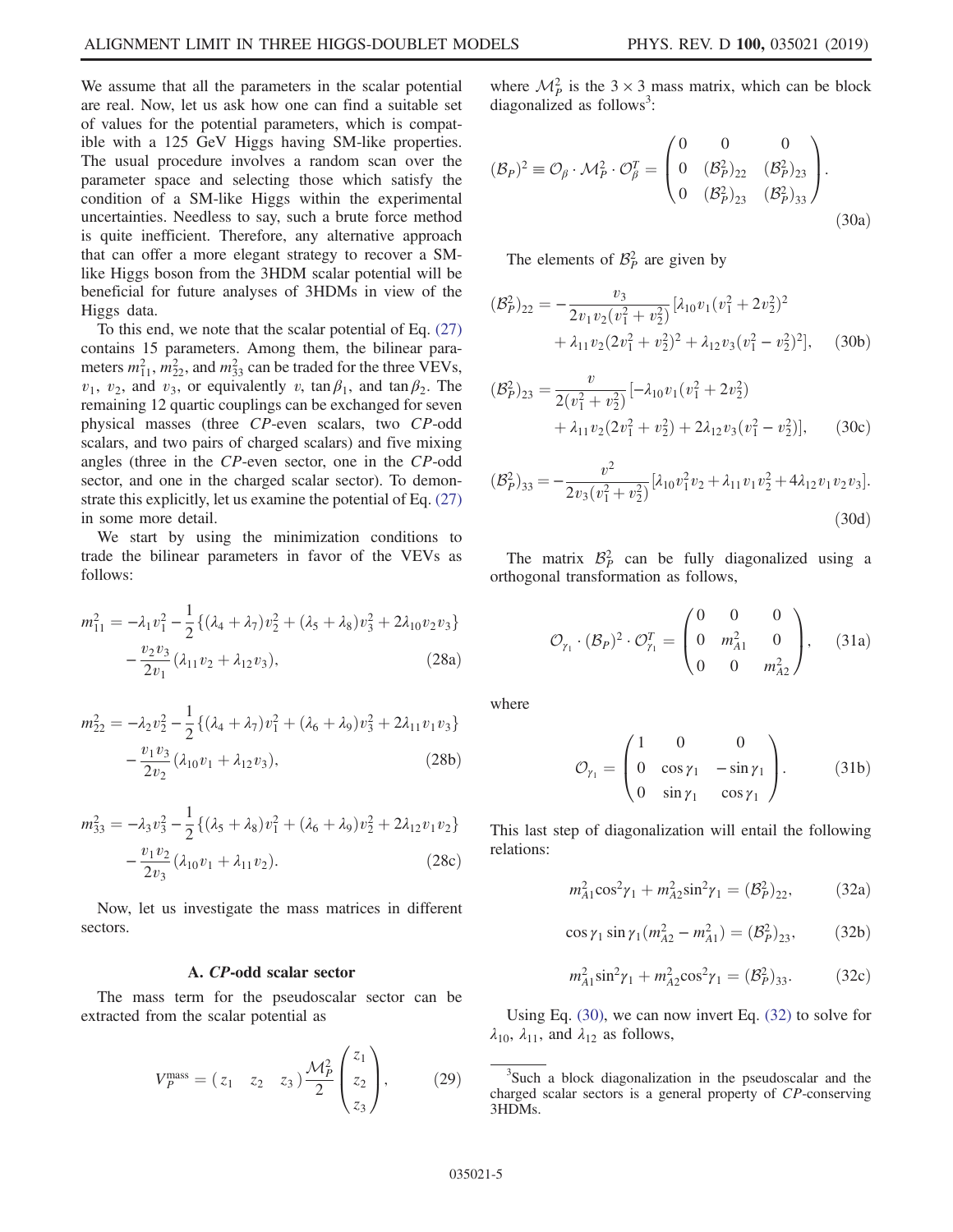$$
\lambda_{10} = \frac{2m_{A_1}^2}{9v^2} \left[ \frac{s_{2\gamma_1}}{c_{\beta_1}c_{\beta_2}} - \frac{2s_{\beta_1}c_{\gamma_1}^2}{s_{\beta_2}c_{\beta_2}} + \frac{s_{3\beta_1}s_{\gamma_1}c_{\gamma_1}}{s_{\beta_1}c_{\beta_1}c_{\beta_2}} + \tan\beta_2 s_{\gamma_1}^2 \left\{ \frac{\tan\beta_1}{c_{\beta_1}} - 2c_{\beta_1}\cot\beta_1 \right\} \right] \n- \frac{m_{A_2}^2}{9v^2} \left[ (2c_{2\beta_1} + 3) \frac{s_{2\gamma_1}}{c_{\beta_1}c_{\beta_2}} + 4 \frac{s_{\beta_1}s_{\gamma_1}^2}{s_{\beta_2}c_{\beta_2}} - 2\tan\beta_2 c_{\gamma_1}^2 \left\{ \frac{\tan\beta_1}{c_{\beta_1}} - 2c_{\beta_1}\cot\beta_1 \right\} \right],
$$
\n(33a)

$$
\lambda_{11} = \frac{m_{A1}^2}{9v^2} \left[ -\frac{4c_{\beta_1}c_{\gamma_1}^2}{s_{\beta_2}c_{\beta_2}} + \frac{(-3 + 2c_{2\beta_1})}{s_{\beta_1}c_{\beta_2}} s_{2\gamma_1} + 2(\cot^4\beta_1 + \cot^2\beta_1 - 2)s_{\beta_1}s_{\gamma_1}^2 \tan\beta_1 \tan\beta_2 \right] + \frac{m_{A2}^2}{9v^2} \left[ -\frac{4c_{\beta_1}s_{\gamma_1}^2}{s_{\beta_2}c_{\beta_2}} + \frac{(5 + \cot^2\beta_1)}{c_{\beta_2}} s_{2\gamma_1}s_{\beta_1} + 2(\cot^4\beta_1 + \cot^2\beta_1 - 2)s_{\beta_1}c_{\gamma_1}^2 \tan\beta_1 \tan\beta_2 \right],
$$
(33b)

$$
\lambda_{12} = \frac{m_{A1}^2}{36v^2} \left[ \frac{4s_{2\beta_1}c_{\gamma_1}^2}{s_{\beta_2}^2} - \frac{4c_{2\beta_1}s_{2\gamma_1}}{s_{\beta_2}} + (c_{4\beta_1} - 17) \frac{s_{\gamma_1}^2}{s_{\beta_1}c_{\beta_1}} \right] + \frac{m_{A2}^2}{36v^2} \left[ \frac{4s_{2\beta_1}s_{\gamma_1}^2}{s_{\beta_2}^2} + \frac{4c_{2\beta_1}s_{2\gamma_1}}{s_{\beta_2}} + (c_{4\beta_1} - 17) \frac{c_{\gamma_1}^2}{s_{\beta_1}c_{\beta_1}} \right],
$$
\n(33c)

where  $s_x$  and  $c_x$  stand for sin x and cos x, respectively.

# B. Charged scalar sector

Similar to the pseudoscalar case, the  $3 \times 3$  charged sector mass matrix  $\mathcal{M}_C^2$  can also be block diagonalized as

$$
(\mathcal{B}_C)^2 \equiv \mathcal{O}_\beta \cdot \mathcal{M}_C^2 \cdot \mathcal{O}_\beta^T = \begin{pmatrix} 0 & 0 & 0 \\ 0 & (\mathcal{B}_C^2)_{22} & (\mathcal{B}_C^2)_{23} \\ 0 & (\mathcal{B}_C^2)_{23} & (\mathcal{B}_C^2)_{33} \end{pmatrix},
$$
(34a)

where

$$
(\mathcal{B}_C^2)_{22} = -\frac{1}{2(v_1^2 + v_2^2)} \left[ \lambda_{10} \frac{v_3}{v_2} ((v_1^2 + v_2^2)^2 + v_2^4) + \lambda_{11} \frac{v_3}{v_1} ((v_1^2 + v_2^2)^2 + v_1^4) + \lambda_{12} \frac{v_3^2}{v_1 v_2} (v_1^4 + v_2^4) + \lambda_{12} (v_1^2 + v_2^2)^2 + \lambda_8 v_2^2 v_3^2 + \lambda_9 v_1^2 v_3^2 \right],
$$
\n
$$
(34b)
$$

$$
(\mathcal{B}_C^2)_{23} = \frac{v}{2(v_1^2 + v_2^2)} \left[ -v_1 v_2^2 \lambda_{10} + \lambda_{11} v_1^2 v_2 + \lambda_{12} v_3 (v_1^2 - v_2^2) - \lambda_8 v_1 v_2 v_3 + \lambda_9 v_1 v_2 v_3 \right],
$$
\n(34c)

$$
(\mathcal{B}_C^2)_{33} = -\frac{v^2}{2(v_1^2 + v_2^2)} \left[ \frac{v_1^2 v_2}{v_3} \lambda_{10} + \lambda_{11} \frac{v_1 v_2^2}{v_3} + 2v_1 v_2 \lambda_{12} + \lambda_8 v_1^2 + \lambda_9 v_2^2 \right].
$$
 (34d)

We completely diagonalize the charged scalar mass matrix as

$$
\mathcal{O}_{\gamma_2} \cdot (\mathcal{B}_C)^2 \cdot \mathcal{O}_{\gamma_2}^T = \begin{pmatrix} 0 & 0 & 0 \\ 0 & m_{C1}^2 & 0 \\ 0 & 0 & m_{C2}^2 \end{pmatrix}, \quad (35a)
$$

where

$$
\mathcal{O}_{\gamma_2} = \begin{pmatrix} 1 & 0 & 0 \\ 0 & \cos \gamma_2 & -\sin \gamma_2 \\ 0 & \sin \gamma_2 & \cos \gamma_2 \end{pmatrix} . \tag{35b}
$$

Thus, we will have the following relations:

$$
m_{C1}^2 \cos^2 \gamma_2 + m_{C2}^2 \sin^2 \gamma_2 = (B_C^2)_{22},
$$
 (36a)

$$
\cos \gamma_2 \sin \gamma_2 (m_{C2}^2 - m_{C1}^2) = (\mathcal{B}_C^2)_{23}, \quad (36b)
$$

$$
m_{C1}^2 \sin^2 \gamma_2 + m_{C2}^2 \cos^2 \gamma_2 = (B_C^2)_{33}.
$$
 (36c)

These equations in conjunction with Eq. (34) will enable us to solve for  $\lambda_7$ ,  $\lambda_8$ , and  $\lambda_9$  as given below,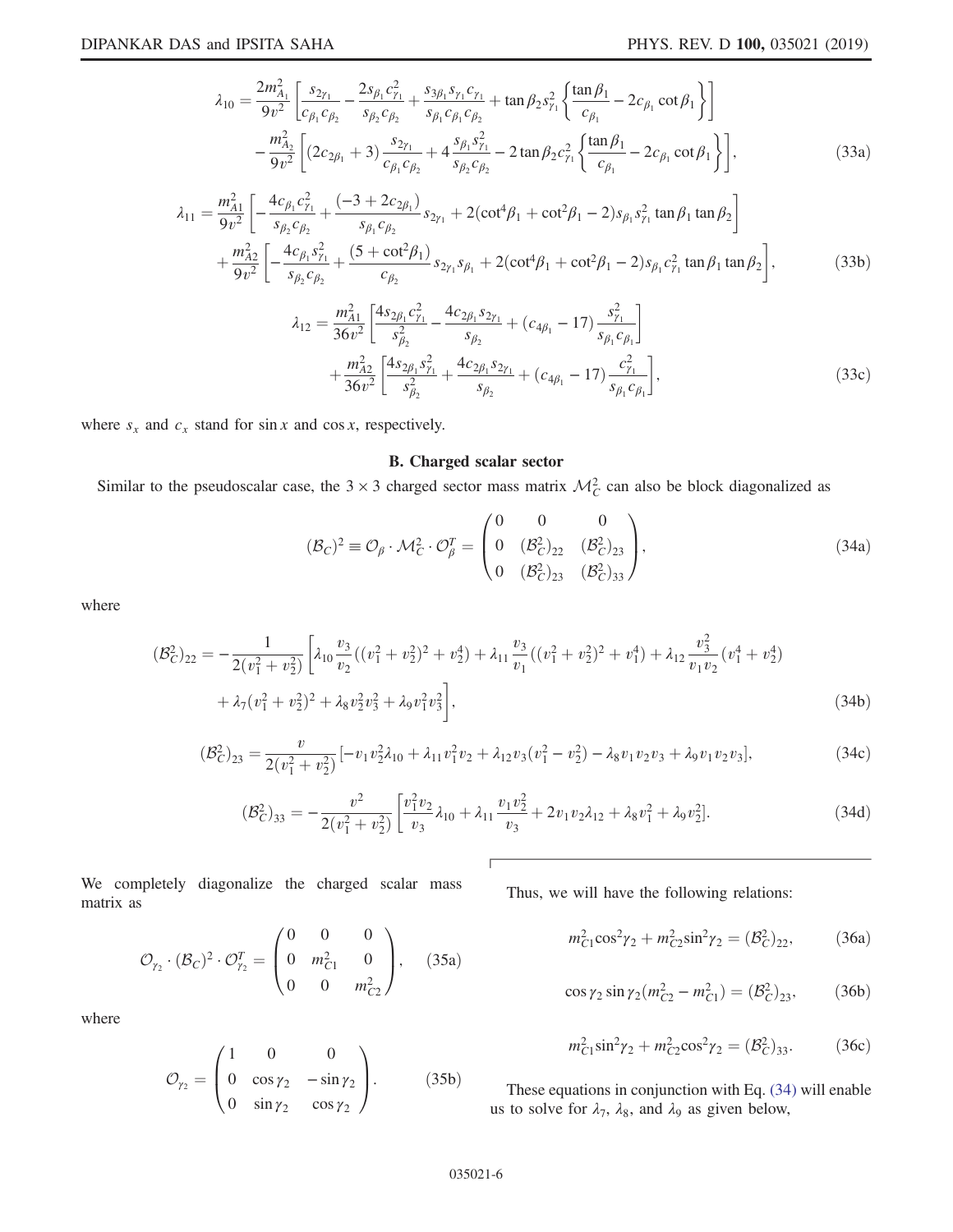$$
\lambda_7 = \frac{(m_{C1}^2 - m_{C2}^2)}{2v^2} \left[ (-3 + c_{2\beta_2}) \frac{c_{2\gamma_2}}{c_{\beta_2}^2} + \frac{4 \tan \beta_2}{\tan 2\beta_1} \frac{s_{2\gamma_2}}{c_{\beta_2}} \right] - \frac{(m_{C1}^2 + m_{C2}^2)}{v^2} - \lambda_{10} \frac{\tan \beta_2}{s_{\beta_1}} - \lambda_{11} \frac{\tan \beta_2}{c_{\beta_1}},
$$
(37a)

$$
\lambda_8 = \frac{m_{C1}^2}{v^2} \left( -2s_{\gamma_2}^2 + \tan \beta_1 \frac{s_{2\gamma_2}}{s_{\beta_2}} \right) - \frac{m_{C2}^2}{v^2} \left( 2c_{\gamma_2}^2 + \tan \beta_1 \frac{s_{2\gamma_2}}{s_{\beta_2}} \right) - \lambda_{10} s_{\beta_1} \cot \beta_2 - \lambda_{12} \tan \beta_1,\tag{37b}
$$

$$
\lambda_9 = -\frac{m_{C1}^2}{v^2} \left( 2s_{\gamma_2}^2 + \cot \beta_1 \frac{s_{2\gamma_2}}{s_{\beta_2}} \right) + \frac{m_{C2}^2}{v^2} \left( -2c_{\gamma_2}^2 + \cot \beta_1 \frac{s_{2\gamma_2}}{s_{\beta_2}} \right) - \lambda_{11} c_{\beta_1} \cot \beta_2 - \lambda_{12} \cot \beta_1,
$$
(37c)

where the other three couplings ( $\lambda_{10}$ ,  $\lambda_{11}$ , and  $\lambda_{12}$ ) can be replaced using Eq. (33).

# C. CP-even scalar sector

The mass terms in the neutral scalar sector can be extracted from the potential as

$$
V_S^{\text{mass}} = (h_1 \quad h_2 \quad h_3) \frac{\mathcal{M}_S^2}{2} \begin{pmatrix} h_1 \\ h_2 \\ h_3 \end{pmatrix}, \tag{38a}
$$

where  $\mathcal{M}_S^2$  is the 3  $\times$  3 symmetric mass matrix of which the elements are given by

$$
(\mathcal{M}_S^2)_{11} = 2v_1^2 \lambda_1 - \frac{v_2 v_3 (v_2 \lambda_{11} + v_3 \lambda_{12})}{2v_1}, \quad (38b)
$$

$$
(\mathcal{M}_S^2)_{12} = v_1(v_2(\lambda_7 + \lambda_4) + v_3\lambda_{10}) + \frac{v_3}{2}(2v_2\lambda_{11} + v_3\lambda_{12}),
$$
\n(38c)

$$
(\mathcal{M}_S^2)_{13} = v_1(v_3(\lambda_8 + \lambda_5) + v_2\lambda_{10}) + \frac{v_2}{2}(v_2\lambda_{11} + 2v_3\lambda_{12}),
$$
\n(38d)

$$
(\mathcal{M}_S^2)_{22} = 2v_2^2 \lambda_2 - \frac{v_1 v_3 (v_1 \lambda_{10} + v_3 \lambda_{12})}{2v_2}, \quad (38e)
$$

$$
(\mathcal{M}_S^2)_{23} = v_3(v_2(\lambda_6 + \lambda_9) + v_1\lambda_{12}) + \frac{v_1}{2}(2v_2\lambda_{11} + v_1\lambda_{10}),
$$
\n(38f)

$$
(\mathcal{M}_S^2)_{33} = 2v_3^2\lambda_3 - \frac{v_1v_2(v_1\lambda_{10} + v_2\lambda_{11})}{2v_3}.
$$
 (38g)

This mass matrix should be diagonalized via the following orthogonal transformation,

$$
\mathcal{O}_{\alpha} \cdot \mathcal{M}_{S}^{2} \cdot \mathcal{O}_{\alpha}^{T} \equiv \begin{pmatrix} m_{h}^{2} & 0 & 0 \\ 0 & m_{H1}^{2} & 0 \\ 0 & 0 & m_{H2}^{2} \end{pmatrix}, \qquad (39)
$$

where  $\mathcal{O}_{\alpha}$  has already been defined in Eq. (11). Inverting the above Eq. (39), we get

$$
\mathcal{M}_S^2 \equiv \mathcal{O}_\alpha^T \cdot \begin{pmatrix} m_h^2 & 0 & 0 \\ 0 & m_{H1}^2 & 0 \\ 0 & 0 & m_{H2}^2 \end{pmatrix} \cdot \mathcal{O}_\alpha, \qquad (40)
$$

which enables us to solve for the remaining six lambdas as follows:

$$
\lambda_1 = \frac{m_h^2}{2v^2} \frac{c_{\alpha_1}^2 c_{\alpha_2}^2}{c_{\beta_1}^2 c_{\beta_2}^2} + \frac{m_{H_1}^2}{2v^2 c_{\beta_1}^2 c_{\beta_2}^2} (c_{\alpha_1} s_{\alpha_2} s_{\alpha_3} + s_{\alpha_1} c_{\alpha_3})^2 + \frac{m_{H_2}^2}{2v^2 c_{\beta_1}^2 c_{\beta_2}^2} (c_{\alpha_1} s_{\alpha_2} c_{\alpha_3} - s_{\alpha_1} s_{\alpha_3})^2 + \frac{\tan \beta_1 \tan \beta_2}{4c_{\beta_1}^2} (\lambda_{11} s_{\beta_1} + \lambda_{12} \tan \beta_2), \tag{41a}
$$

$$
\lambda_2 = \frac{m_h^2}{2v^2} \frac{s_{\alpha_1}^2 c_{\alpha_2}^2}{s_{\beta_1}^2 c_{\beta_2}^2} + \frac{m_{H_1}^2}{2v^2 s_{\beta_1}^2 c_{\beta_2}^2} (c_{\alpha_1} c_{\alpha_3} - s_{\alpha_1} s_{\alpha_2} s_{\alpha_3})^2 + \frac{m_{H_2}^2}{2v^2 s_{\beta_1}^2 c_{\beta_2}^2} (c_{\alpha_1} s_{\alpha_3} + s_{\alpha_1} s_{\alpha_2} c_{\alpha_3})^2 + \frac{\tan \beta_2}{4s_{\beta_1}^2 \tan \beta_1} (\lambda_{10} c_{\beta_1} + \lambda_{12} \tan \beta_2), \tag{41b}
$$

$$
\lambda_3 = \frac{m_h^2}{2v^2} \frac{s_{\alpha_2}^2}{s_{\beta_2}^2} + \frac{m_{H_1}^2 c_{\alpha_2}^2 s_{\alpha_3}^2}{2v^2 s_{\beta_2}^2} + \frac{m_{H_2}^2 c_{\alpha_2}^2 c_{\alpha_3}^2}{2v^2 s_{\beta_2}^2} + \frac{s_{2\beta_1}}{8 \tan^3 \beta_2} (\lambda_{10} c_{\beta_1} + \lambda_{11} s_{\beta_1}),\tag{41c}
$$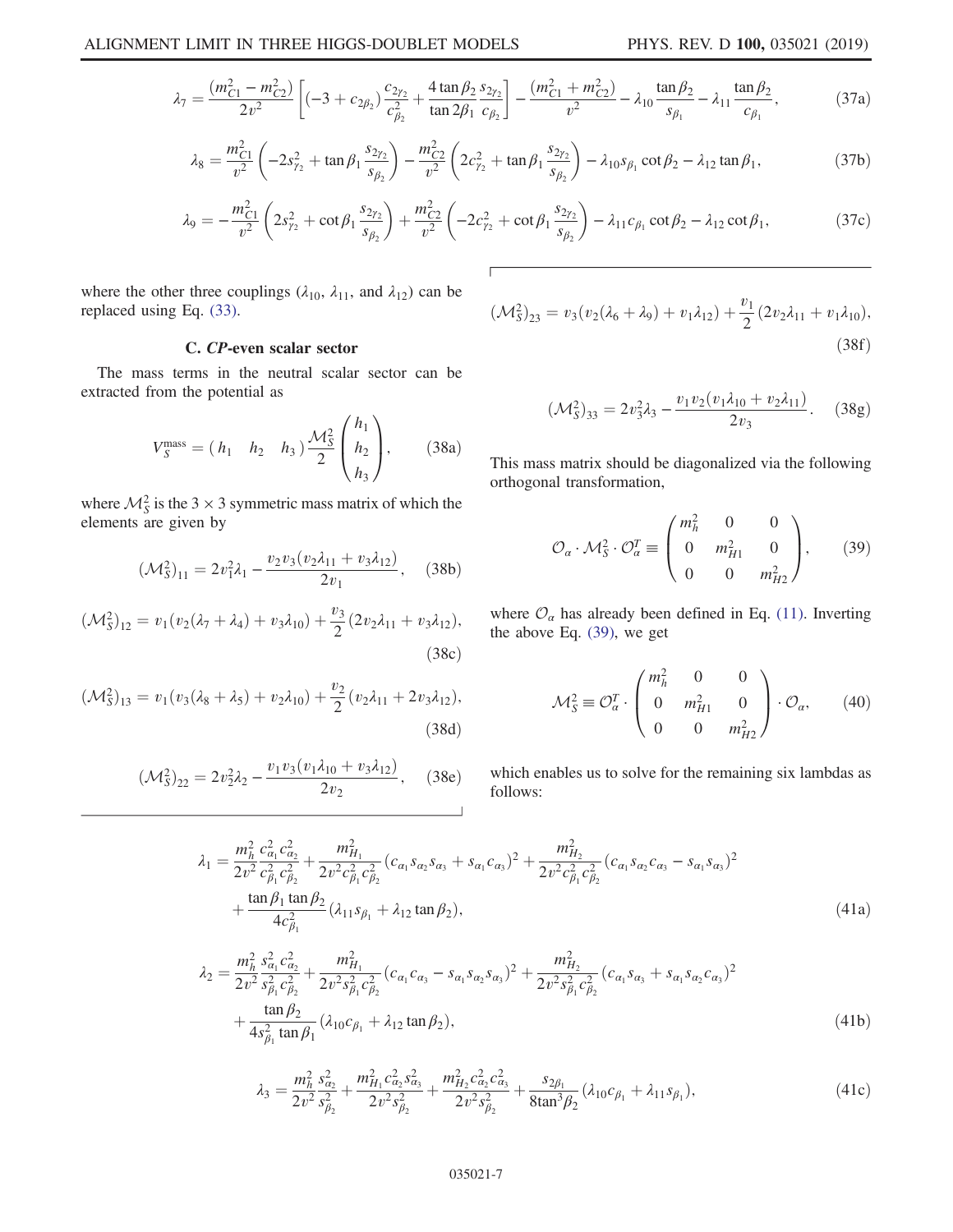$$
\lambda_4 = \frac{1}{4v^2 s_{2\beta_1} c_{\beta_2}^2} [(m_{H_1}^2 - m_{H_2}^2) \{ (-3 + c_{2\alpha_2}) s_{2\alpha_1} c_{2\alpha_3} - 4c_{2\alpha_1} s_{\alpha_2} s_{2\alpha_3} \} - 2(m_{H_1}^2 + m_{H_2}^2) s_{2\alpha_1} c_{\alpha_2}^2 ]
$$
\n
$$
+ \frac{m_h^2 s_{2\alpha_1} c_{\alpha_2}^2}{v^2} - \frac{\tan \beta_2}{s_{2\beta_1} c_{\beta_2}^2} (2\lambda_{10} c_{\beta_1} + 2\lambda_{11} s_{\beta_1} + \lambda_{12} \tan \beta_2) - \lambda_7,
$$
\n(41d)\n
$$
\lambda_5 = \frac{m_h^2 c_{\alpha_1} s_{2\alpha_2}}{v^2} - \frac{m_{H_1}^2}{v^2 c_{\beta_1} s_{2\beta_2}} (c_{\alpha_1} s_{2\alpha_2} s_{\alpha_3}^2 + s_{\alpha_1} c_{\alpha_2} s_{2\alpha_3}) + \frac{m_{H_2}^2}{v^2 c_{\beta_1} s_{2\beta_2}} (s_{\alpha_1} c_{\alpha_2} s_{2\alpha_3} - c_{\alpha_1} s_{2\alpha_2} c_{\alpha_3}^2)
$$
\n
$$
\lambda_8 = \frac{s_{\beta_1} s_{\beta_1} s_{\beta_2} (s_{\beta_1} s_{2\beta_2} - s_{\beta_1} s_{2\beta_2} s_{\beta_3} + s_{\beta_1} c_{\beta_1} s_{2\beta_3} s_{\beta_4} - s_{\beta_1} s_{2\beta_2} s_{\beta_5} - s_{\beta_1} s_{2\beta_2} s_{\beta_6} - s_{\beta_1} s_{2\beta_2} s_{\beta_7} + s_{\beta_1} s_{2\beta_3} s_{\beta_7} - s_{\beta_1} s_{2\beta_2} s_{\beta_1} s_{\beta_2} + s_{\beta_1} s_{2\beta_2} s_{\beta_3} + s_{\beta_1} s_{2\beta_3} s_{\beta_4} - s_{\beta_1} s_{2\beta_2}
$$

$$
-\frac{s_{\beta_1}}{2\tan\beta_2}(2\lambda_{10} + \lambda_{11}\tan\beta_1) - \lambda_{12}\tan\beta_1 - \lambda_8,\tag{41e}
$$

$$
\lambda_6 = \frac{m_h^2 s_{\alpha_1} s_{\alpha_2}}{v^2} + \frac{m_{H_1}^2}{s_{\beta_1} s_{\beta_2}} \left( -2s_{\alpha_1} s_{\alpha_2} s_{\alpha_3}^2 + c_{\alpha_1} s_{\alpha_3} \right) - \frac{m_{H_2}^2}{v^2} \frac{c_{\alpha_2}}{s_{\beta_1} s_{\beta_2}} \left( 2s_{\alpha_1} s_{\alpha_2} c_{\alpha_3}^2 + c_{\alpha_1} s_{\alpha_3} \right) - \frac{c_{\beta_1}}{2 \tan \beta_2} \left( \lambda_{10} \cot \beta_1 + 2\lambda_{11} \right) - \lambda_{12} \cot \beta_1 - \lambda_9.
$$
\n
$$
(41f)
$$

### D. Implementing the alignment limit

With Eqs.  $(33)$ ,  $(37)$ , and  $(41)$  in hand, we can now go back to the problem of finding a set of lambdas consistent with a 125 GeV SM-like Higgs boson. This can now be achieved quite simply by putting mh = 125 GeV,  $\alpha_1 = \beta_1$ , and  $\alpha_2 = \beta_2$  in Eqs. (33), (37), and (41). Moreover, deviations from the exact alignment limit can also be parametrized rather conveniently. Defining  $sin(\alpha_1 - \beta_1) =$  $\delta_1$  and  $\sin(\alpha_2 - \beta_2) = \delta_2$ , one can use

$$
\alpha_1 = \sin^{-1}(\delta_1) + \beta_1; \qquad \alpha_2 = \sin^{-1}(\delta_2) + \beta_2, \quad (42)
$$

to extract  $\alpha_1$  and  $\alpha_2$  and then put them back in Eqs. (33), (37), and (41) to compute the lambdas. Thus, the final result can be obtained in terms of the deviations,  $\delta_1$  and  $\delta_2$  with  $\delta_1 = \delta_2 = 0$  characterizing the exact alignment limit.

Before we conclude, it should be noted that Eqs. (33), (37), and (41) allow us to express the scalar self-couplings in terms of the physical parameters. To illustrate, one can write the charged Higgs trilinear couplings with the SMlike Higgs scalar as follows:

$$
\mathcal{L}_{H_i^+H_i^-h} = g_{H_i^+H_i^-h}H_i^+H_i^-, (i = 1, 2). \tag{43}
$$

Using Eqs.  $(33)$ ,  $(37)$ , and  $(41)$ , one can then calculate

$$
g_{H_i^+ H_i^- h} = -\frac{1}{v} (m_h^2 + 2m_{Ci}^2) = -\frac{gm_{Ci}^2}{M_W} \left( 1 + \frac{m_h^2}{2m_{Ci}^2} \right),
$$
  
(*i* = 1, 2), (44)

in the alignment limit,  $M_W$  being the mass of the W-boson. Thus, non-negligible contributions to decay processes like  $h \rightarrow \gamma \gamma$  can arise even from superheavy charged scalars,

which will strongly constrain the  $Z_3$ -symmetric 3HDM [45]. Terms that break the  $Z_3$  symmetry softly should be included in the scalar potential to avoid such strong constraints.

## IV. SUMMARY

To summarize, we have presented a recipe for recovering a SM-like Higgs boson with a mass 125 GeV from the 3HDM scalar spectrum. We have advocated a suitable parametrization in which such an alignment limit looks very similar to the corresponding limit in 2HDM case. Using a  $Z_3$  symmetric 3HDM as an example, we have demonstrated that our alignment conditions are simple enough to be easily implemented in a practical scenario, which is a clear upshot of our analysis. Although the topic of 3HDMs is well trodden in the literature, the existence of an alignment limit described by such simple analytic conditions does not appear to be a widespread knowledge. Given the growing interest of the community in the topic of multiple Higgs-doublet models, a number of studies on the constraints faced by such models from the Higgs data is expected to rise in the coming years. Thus, the fact that our analysis provides a way to efficiently implement the alignment limit in case of a CP-conserving 3HDM makes our results quite timely and relevant.

## ACKNOWLEDGMENTS

The work of D. D. has been supported by the Swedish Research Council, Contract No. 2016-05996. D. D. gratefully acknowledges the warm hospitality of Kavli Institute for the Physics and Mathematics of the Universe where part of this work was completed. The work of I. S. was supported by World Premier International Research Center Initiative, MEXT, Japan.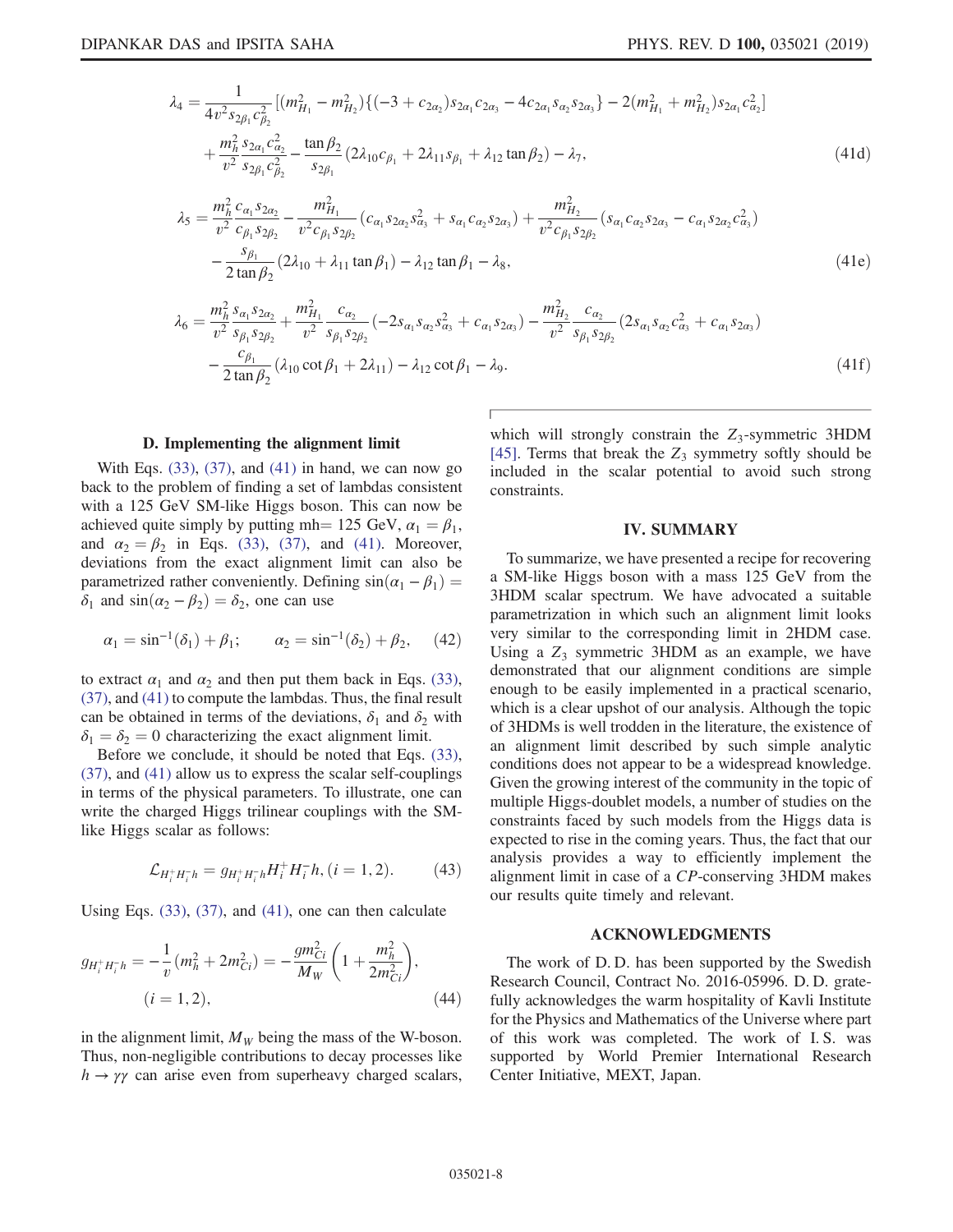- [1] CMS Collaboration, Combined measurements of the Higgs boson's couplings at  $\sqrt{s} = 13$  TeV, CERN Tech. Rep. No. CMS-PAS-HIG-17-031, 2018.
- [2] ATLAS Collaboration, Combined measurements of Higgs boson production and decay using up to 80 fb<sup>−</sup><sup>1</sup> of proton– proton collision data at  $\sqrt{s} = 13$  TeV collected with the ATLAS experiment, CERN Tech. Rep. No. ATLAS-CONF-2018-031, 2018.
- [3] G. C. Branco, P. M. Ferreira, L. Lavoura, M. N. Rebelo, M. Sher, and J. P. Silva, Theory and phenomenology of two-Higgs-doublet models, Phys. Rep. 516, 1 (2012).
- [4] G. Bhattacharyya and D. Das, Scalar sector of two-Higgsdoublet models: A minireview, Pramana 87, 40 (2016).
- [5] P. M. Ferreira and J. P. Silva, Discrete and continuous symmetries in multi-Higgs-doublet models, Phys. Rev. D 78, 116007 (2008).
- [6] A. C. B. Machado, J. C. Montero, and V. Pleitez, Three-Higgs-doublet model with  $A_4$  symmetry, Phys. Lett. B 697, 318 (2011).
- [7] A. Aranda, C. Bonilla, and J. L. Diaz-Cruz, Three generations of Higgses and the cyclic groups, Phys. Lett. B 717, 248 (2012).
- [8] I. P. Ivanov and E. Vdovin, Discrete symmetries in the three-Higgs-doublet model, Phys. Rev. D 86, 095030 (2012).
- [9] I. P. Ivanov and E. Vdovin, Classification of finite reparametrization symmetry groups in the three-Higgs-doublet model, Eur. Phys. J. C 73, 2309 (2013).
- [10] R. González Felipe, H. Serôdio, and J. P. Silva, Models with three Higgs doublets in the triplet representations of  $A_4$  or S<sub>4</sub>, Phys. Rev. D **87**, 055010 (2013).
- [11] R. Gonzalez Felipe, H. Serodio, and J. P. Silva, Neutrino masses and mixing in A4 models with three Higgs doublets, Phys. Rev. D 88, 015015 (2013).
- [12] V. Keus, S. F. King, and S. Moretti, Three-Higgs-doublet models: symmetries, potentials and Higgs boson masses, J. High Energy Phys. 01 (2014) 052.
- [13] A. Aranda, C. Bonilla, F. de Anda, A. Delgado, and J. Hernandez-Sanchez, Higgs decay into two photons from a 3HDM with flavor symmetry, Phys. Lett. B 725, 97 (2013).
- [14] I. P. Ivanov and C. C. Nishi, Symmetry breaking patterns in 3HDM, J. High Energy Phys. 01 (2015) 021.
- [15] D. Das and U. K. Dey, Analysis of an extended scalar sector with  $S_3$  symmetry, Phys. Rev. D 89, 095025 (2014).
- [16] M. Maniatis and O. Nachtmann, Stability and symmetry breaking in the general three-Higgs-doublet model, J. High Energy Phys. 02 (2015) 058.
- [17] D. Das, Implications of the Higgs discovery on physics beyond the Standard Model, Ph.D. thesis, Calcutta University, 2015.
- [18] M. Maniatis, D. Mehta, and C. M. Reyes, Stability and symmetry breaking in a three-Higgs-doublet model with lepton family symmetry O(2)⊗  $\mathbb{Z}_2$ , Phys. Rev. D 92, 035017 (2015).
- [19] S. Moretti and K. Yagyu, Constraints on parameter space from perturbative unitarity in models with three scalar doublets, Phys. Rev. D 91, 055022 (2015).
- [20] N. Chakrabarty, High-scale validity of a model with Three-Higgs-doublets, Phys. Rev. D 93, 075025 (2016).
- [21] M. Merchand and M. Sher, Three doublet lepton-specific model, Phys. Rev. D 95, 055004 (2017).
- [22] D. Emmanuel-Costa, O. M. Ogreid, P. Osland, and M. N. Rebelo, Spontaneous symmetry breaking in the S<sub>3</sub>-symmetric scalar sector, J. High Energy Phys. 02 (2016) 154.
- [23] K. Yagyu, Higgs boson couplings in multi-doublet models with natural flavour conservation, Phys. Lett. B 763, 102 (2016).
- [24] M. P. Bento, H. E. Haber, J. C. Romão, and J. P. Silva, Multi-Higgs doublet models: Physical parametrization, sum rules and unitarity bounds, J. High Energy Phys. 11 (2017) 095.
- [25] D. Emmanuel-Costa, J. I. Silva-Marcos, and N. R. Agostinho, Exploring the quark flavor puzzle within the three-Higgs doublet model, Phys. Rev. D 96, 073006 (2017).
- [26] J. E. Camargo-Molina, T. Mandal, R. Pasechnik, and J. Wessén, Heavy charged scalars from  $c\bar{s}$  fusion: A generic search strategy applied to a 3HDM with  $U(1) \times U(1)$  family symmetry, J. High Energy Phys. 03 (2018) 024.
- [27] S. Pramanick and A. Raychaudhuri, Three-Higgs-doublet model under A4 symmetry implies alignment, J. High Energy Phys. 01 (2018) 011.
- [28] I. de Medeiros Varzielas and I. P. Ivanov, Recognizing symmetries in 3HDM in basis-independent way, Phys. Rev. D 100, 015008 (2019).
- [29] D. Das, U. K. Dey, and P. B. Pal,  $S_3$  symmetry and the quark mixing matrix, Phys. Lett. B 753, 315 (2016).
- [30] J. F. Gunion and H. E. Haber, The CP conserving two Higgs doublet model: The approach to the decoupling limit, Phys. Rev. D 67, 075019 (2003).
- [31] M. Carena, I. Low, N.R. Shah, and C.E.M. Wagner, Impersonating the Standard Model Higgs Boson: Alignment without decoupling, J. High Energy Phys. 04 (2014) 015.
- [32] P. S. Bhupal Dev and A. Pilaftsis, Maximally symmetric two Higgs doublet model with natural Standard Model alignment, J. High Energy Phys. 12 (2014) 024.
- [33] N. Craig and S. Thomas, Exclusive signals of an extended Higgs sector, J. High Energy Phys. 11 (2012) 083.
- [34] G. Bhattacharyya, D. Das, P.B. Pal, and M.N. Rebelo, Scalar sector properties of two-Higgs-doublet models with a global U(1) symmetry, J. High Energy Phys. 10 (2013) 081.
- [35] G. Bhattacharyya, D. Das, and A. Kundu, Feasibility of light scalars in a class of two-Higgs-doublet models and their decay signatures, Phys. Rev. D 89, 095029 (2014).
- [36] D. Das, New limits on tan  $\beta$  for 2HDMs with  $Z_2$  symmetry, Int. J. Mod. Phys. A 30, 1550158 (2015).
- [37] D. Das and I. Saha, Search for a stable alignment limit in two-Higgs-doublet models, Phys. Rev. D 91, 095024 (2015).
- [38] D. Das and A. Kundu, Two hidden scalars around 125 GeV and  $h \to \mu \tau$ , Phys. Rev. D 92, 015009 (2015).
- [39] J. Bernon, J. F. Gunion, H. E. Haber, Y. Jiang, and S. Kraml, Scrutinizing the alignment limit in two-Higgs-doublet models:  $m_h = 125$  GeV, Phys. Rev. D 92, 075004 (2015).
- [40] J. Bernon, J. F. Gunion, H. E. Haber, Y. Jiang, and S. Kraml, Scrutinizing the alignment limit in two-Higgs-doublet models. II.  $m_H = 125$  GeV, Phys. Rev. D 93, 035027 (2016).
- [41] D. Das, U. K. Dey, and P. B. Pal, Quark mixing in an  $S_3$ symmetric model with two Higgs doublets, Phys. Rev. D 96, 031701(R) (2017).